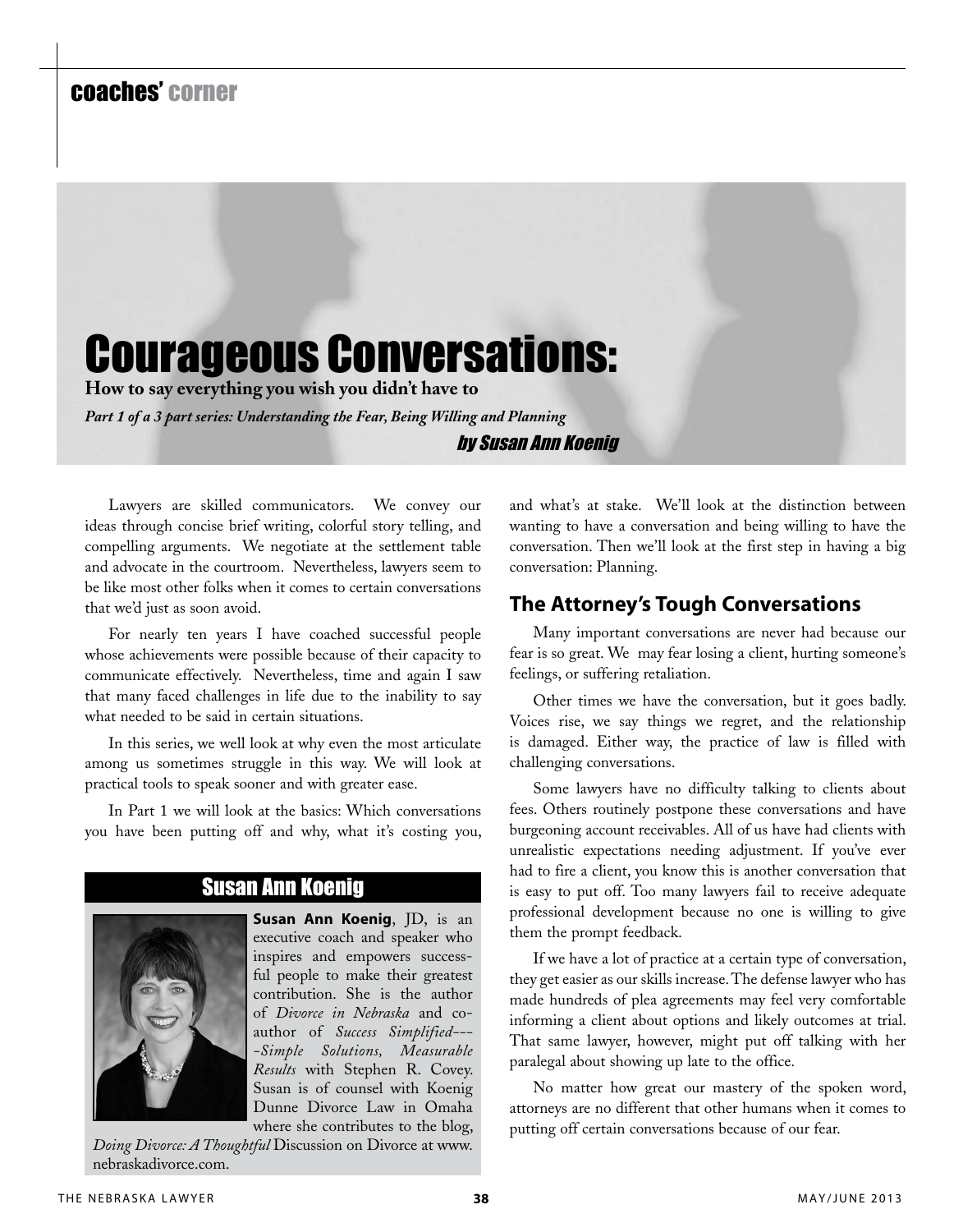# **coaches' corner**

# **The Fear That Stops Us**

If you ask a lawyer why they have not yet had an important conversation which they know needs to take place, they will always have an answer. In fact, they are likely to have a full fledged case full of good reasons that sound like this:

"I'll lose the client."

"They'll be furious."

"She'll think I'm an idiot."

"I don't know what to say."

"They won't listen."

Lawyers are smart people. They can build a case for anything, including why they have not or should not have some important talk. It's easy for the lawyer mind to persuade itself not to say what needs to be said.

Our fears about these conversations are normal. Everyone has them. Here are two questions you can ask yourself to determine whether or not you are willing to continue to let that fear drive your decision to have or not have the conversation:

# **What is it costing me to not have the conversation?**

The unspoken can cost us time, money, energy, enjoyment, and a good night's sleep. Eventually it can cost us our dignity, the reputation of our firm, and even our physical well being.

The higher the cost of not having the conversation, the greater the likelihood you will be willing to have the conversation, even though you don't want to. Remember, you can build a case for anything.

#### **What is at stake?**

Lawyers have a lot at stake when they avoid conversations with clients, their co-workers, and opposing counsel.

The unspoken fee conversation becomes an account receivable.

The unspoken expectation conversation becomes a bar complaint.

The unspoken compensation conversation becomes a career of resentment.

The unspoken performance conversation becomes a lost client, lost fees, and a malpractice claim.

We place a great deal at risk when lack the skills to have high stakes conversations in an effective way.

Not wanting to have the conversation is understandable. The question is, are you willing?

If your answer is yes, then it's time to begin planning.

# **Planning**

These fundamentals of planning for important conversations may sound elementary. However, the failure to invest a small amount of time looking at them can defeat the entire intention of the talk.

Let's look at the who, what, when, where, and why of courageous conversations.

#### **Who**

This may sound obvious, but chances are you have already had the conversation---just not with the person you need to. We talk to our fellow attorney about the secretary. We talk to our associate across the hall about the opposing counsel. You get the picture.

We often take our complaints to the people who have absolutely no power to do anything about our situation.

Another oversight in the "who" of conversations is whether or not we have all of the stakeholders at the table. It can be easy to launch into a conversation about changing the hours your office is open while forgetting to include others on your staff, only to find out you lacked a full perspective on the decision.

# **What Are We Talking About?**

The topic of the conversation may sound like another no brainer when it comes to planning for a conversation. But have you ever entered someone's office with a question and find yourself walking out a half hour later without an answer?

Sometimes we get sidetracked. Sometimes we get confused. Sometimes we scared. My brain doesn't seem to be able to hold more than three items at a time, so I stick with the rule that if I've got more than three things to discuss I write them down.

Depending upon the nature of the subject and the level of risk for getting off track, a written agenda might help both parties maintain the focus. In any event, be sure both of you are clear on whether the conversation is about billable hours or a bad attitude.

# **When**

My late husband used to say, "There's no good time to break up. First there's Christmas with the family. Then the New Year's Eve party. Then Valentine's Day. Then her birthday. Then her cat dies."

Be alert to the temptation to postpone the conversation. How long have you already been having this conversation in your head? The introvert might be less likely to prefer the "on the spot" conversation, so you might want to give them a head's up about the issue you want to discuss.

Be sure everyone is fully present. This is not the time for